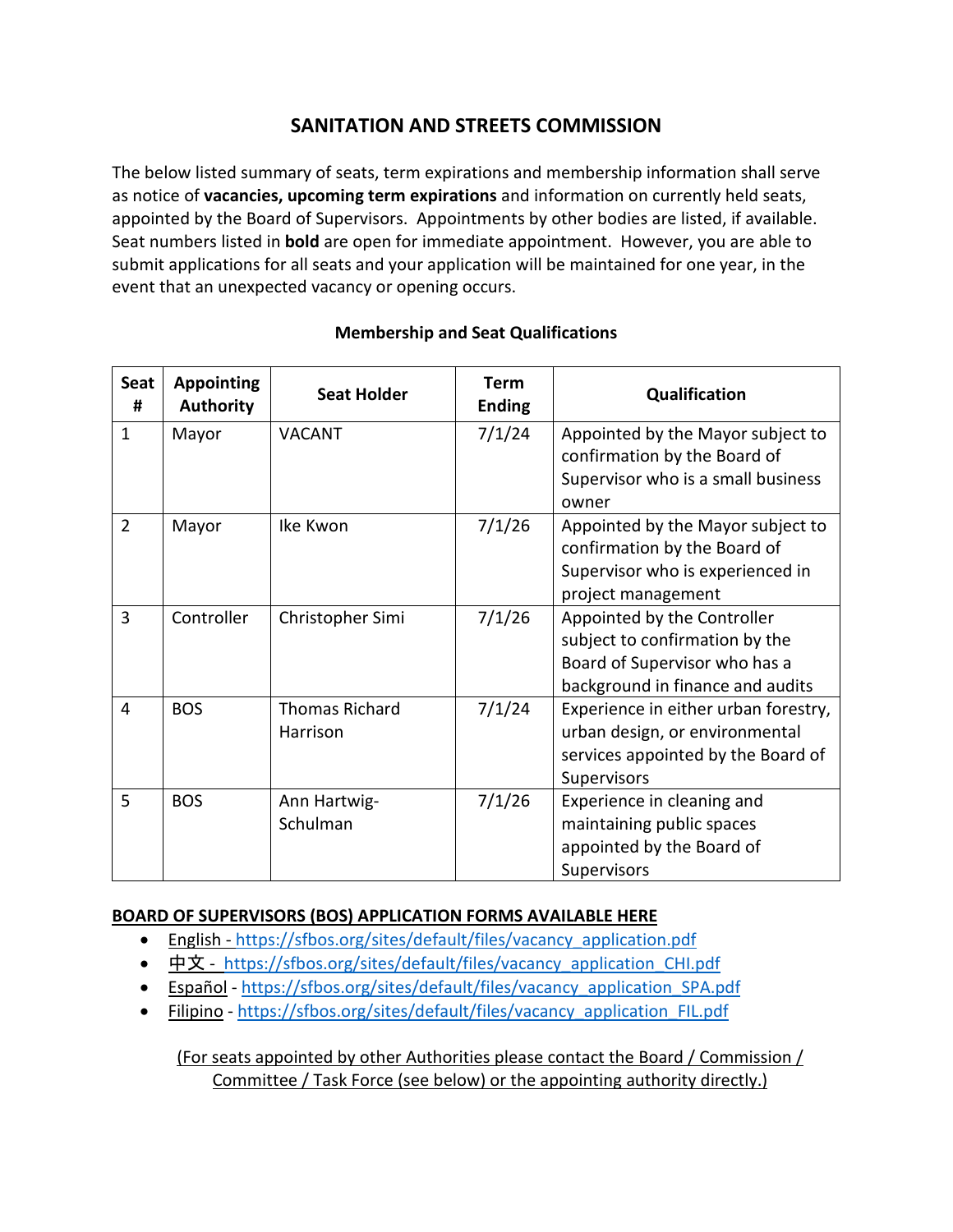Pursuant to Board of Supervisors Rules of Order 2.19 (Motion No. 05-92) all applicants applying for this body must complete and submit, with their application, a copy (**not original**) of Form 700, Statement of Economic Interests. Applications will not be considered if a copy of Form 700 is not received.

## **FORM 700 AVAILABLE HERE (Required)**

<https://www.fppc.ca.gov/Form700.html>

*Please Note: Depending upon the posting date, a vacancy may have already been filled. To determine if a vacancy for this Commission is still available, or if you require additional information, please call the Rules Committee Clerk at (415) 554-5184.*

Applications and other documents may be submitted to [BOS-Appointments@sfgov.org](mailto:BOS-Appointments@sfgov.org)

**Next Steps**: Applicants who meet minimum qualifications will be contacted by the Rules Committee Clerk once the Rules Committee Chair determines the date of the hearing. Members of the Rules Committee will consider the appointment(s) at the meeting and applicant(s) may be asked to state their qualifications. The appointment of the individual(s) who is recommended by the Rules Committee will be forwarded to the Board of Supervisors for final approval.

The Sanitation and Streets Commission have a total of five seats: two seats appointed by the Board of Supervisors, 2 appointment by the Mayor, and one appointed by the Controller.

- Seat 1 appointed by the Mayor subject to confirmation by the Board of Supervisor and be held by a person who is a small business owner
- Seat 2 appointed by the Mayor subject to confirmation by the Board of Supervisor and be held by a person with experience in project management
- Seats 3 appointed by the Controller subject to confirmation by the Board of Supervisors and shall be a person who has a background in finance and audits
- Seats 4 appointed by the Board of Supervisors and shall be held by a person who has a background in either urban forestry, urban design, or environmental services
- Seats 5 appointed by the Board of Supervisors and shall be held by a person with significant experience in cleaning and maintaining public spaces

Each member shall serve a term of four years. However, seat 1 and 4 shall serve an initial term of two years.